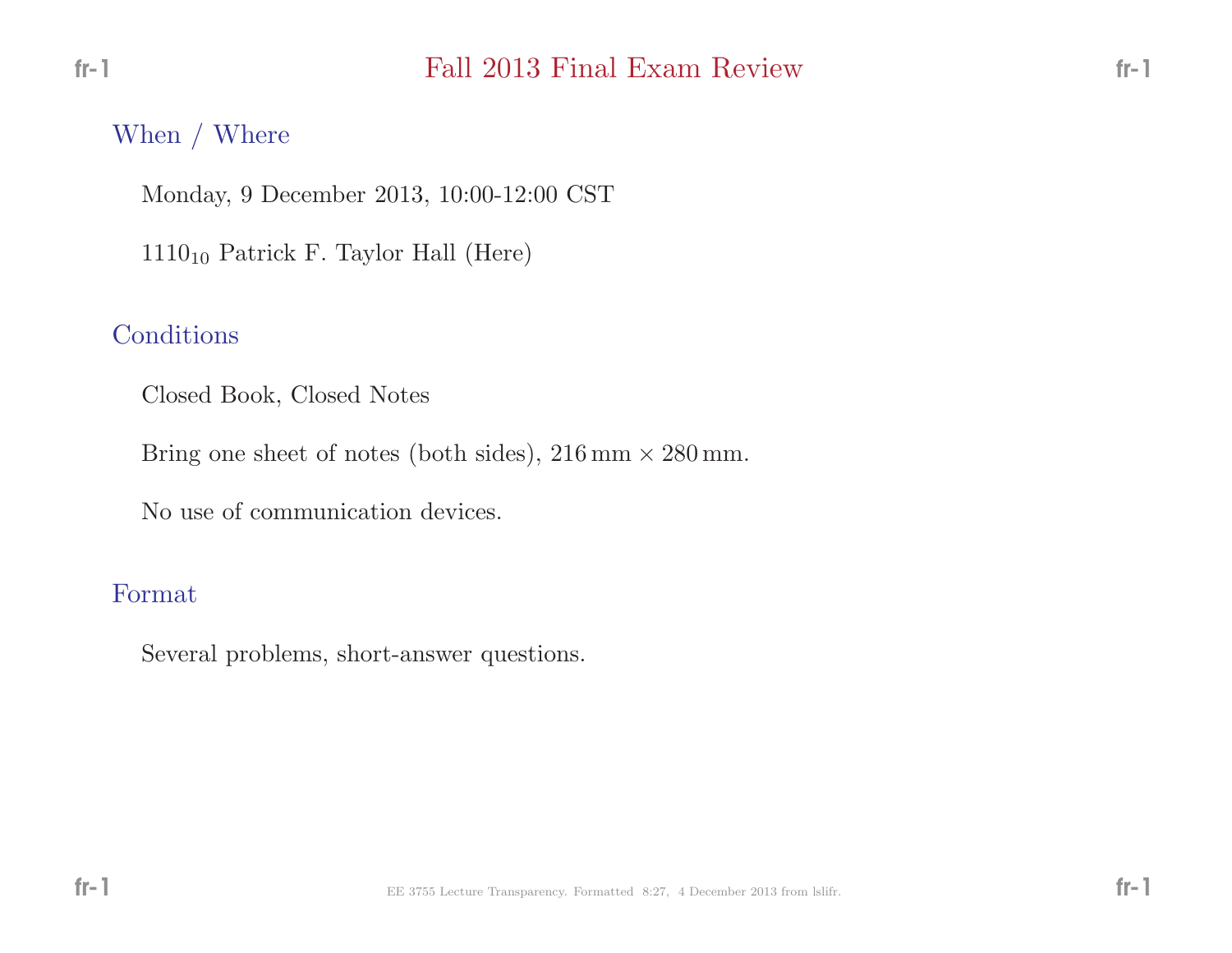Lecture "slides" used in class: http://www.ece.lsu.edu/ee3755/ln.html

Study Guides: Carry-Lookahead, Synthesis

Solved tests and homework:. http://www.ece.lsu.edu/ee3755/prev.html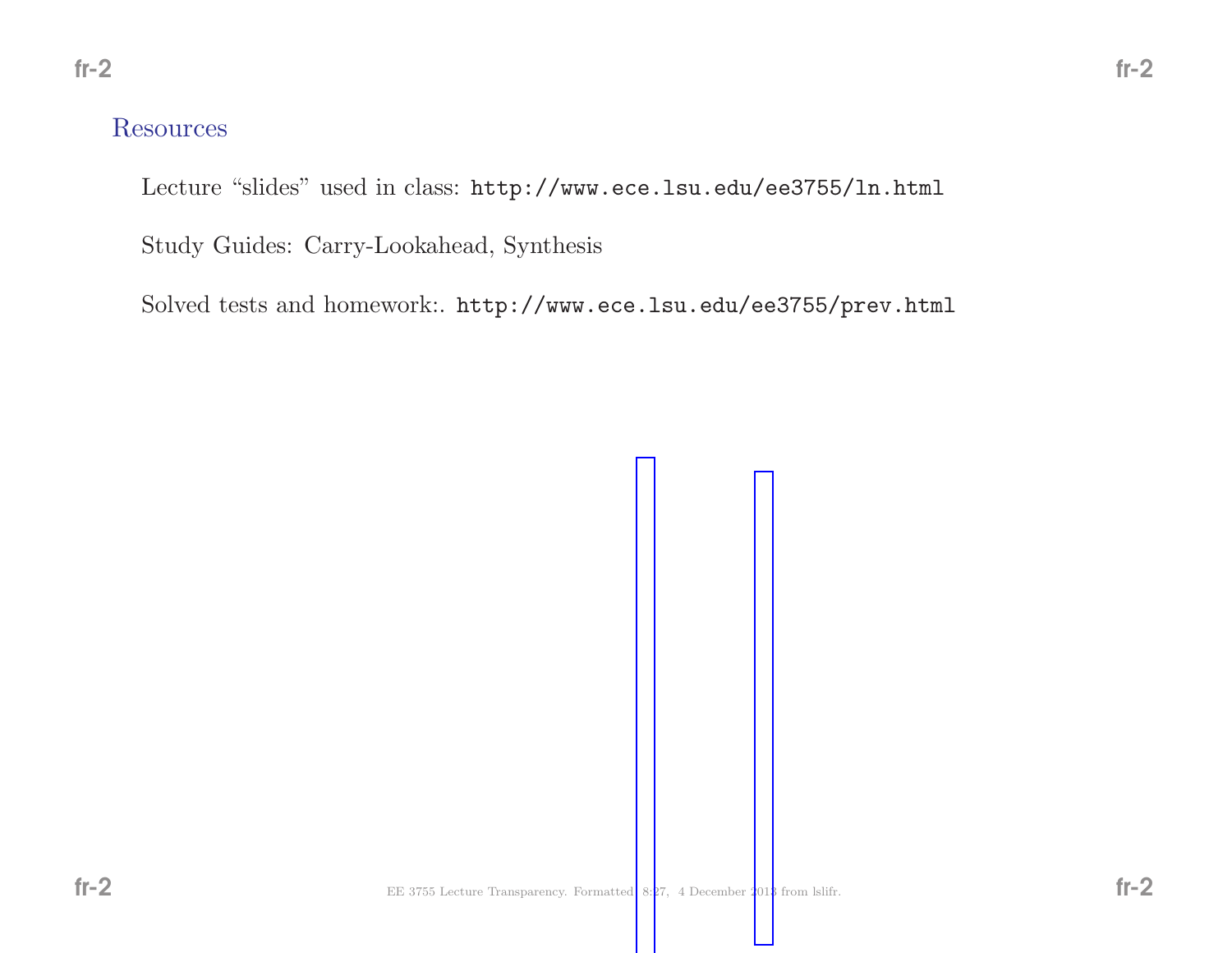### Study Recommendations

Study this semester's homework assignments. Similar problems will probably appear on theexam.

 $Solve$  Old Problems—memorizing solutions **is not the same** as solving.

Following and understanding solutions **is not the same as** solving.

Use the solutions for brief hints and to check your own solutions.

#### Previous Exams

Be sure to look at previous midterm and final exams.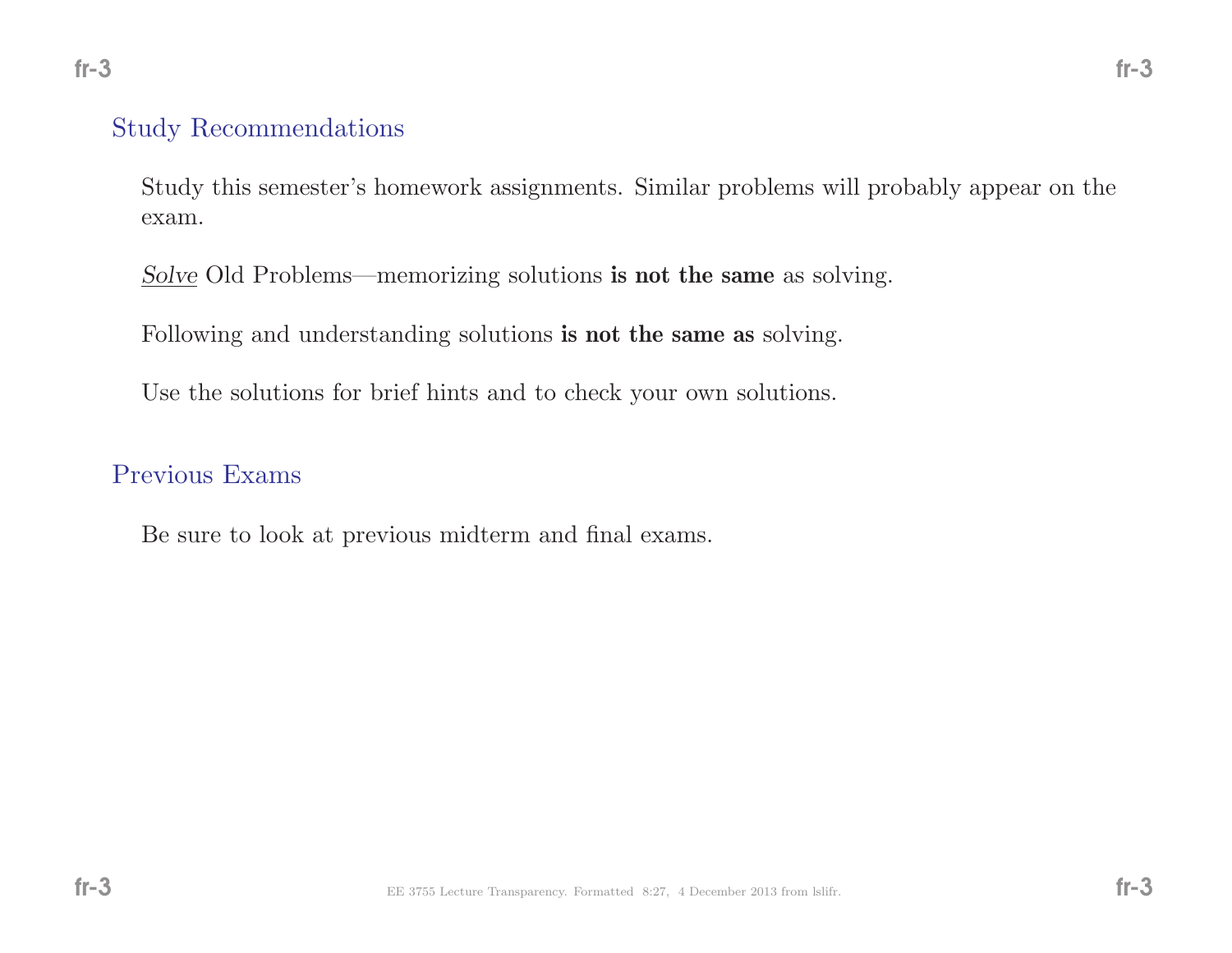## Verilog—Key Skills

 $fr-4$ 

Given <sup>a</sup> design in one form, write design in another:

Explicit Structural

Implicit Structural

Synthesizable Behavioral

Logic Diagram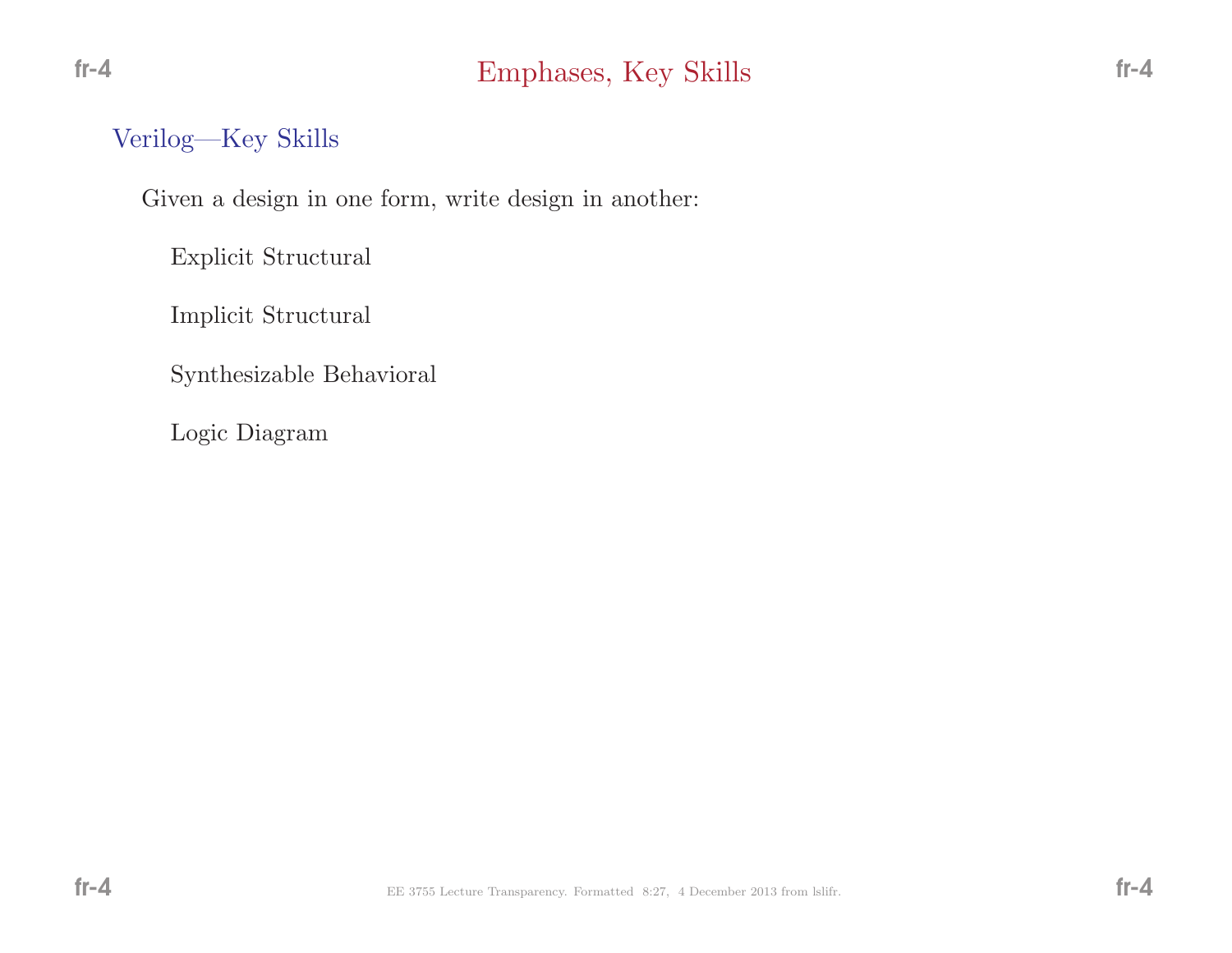# Verilog, The Simulation Language

Value Set

Know what **x** and **z** mean and how to generate and use them.

Modules and Instantiation

Continuous Assignment and Expressions

Implicit v. Explicit Structural Descriptions

Behavioral Code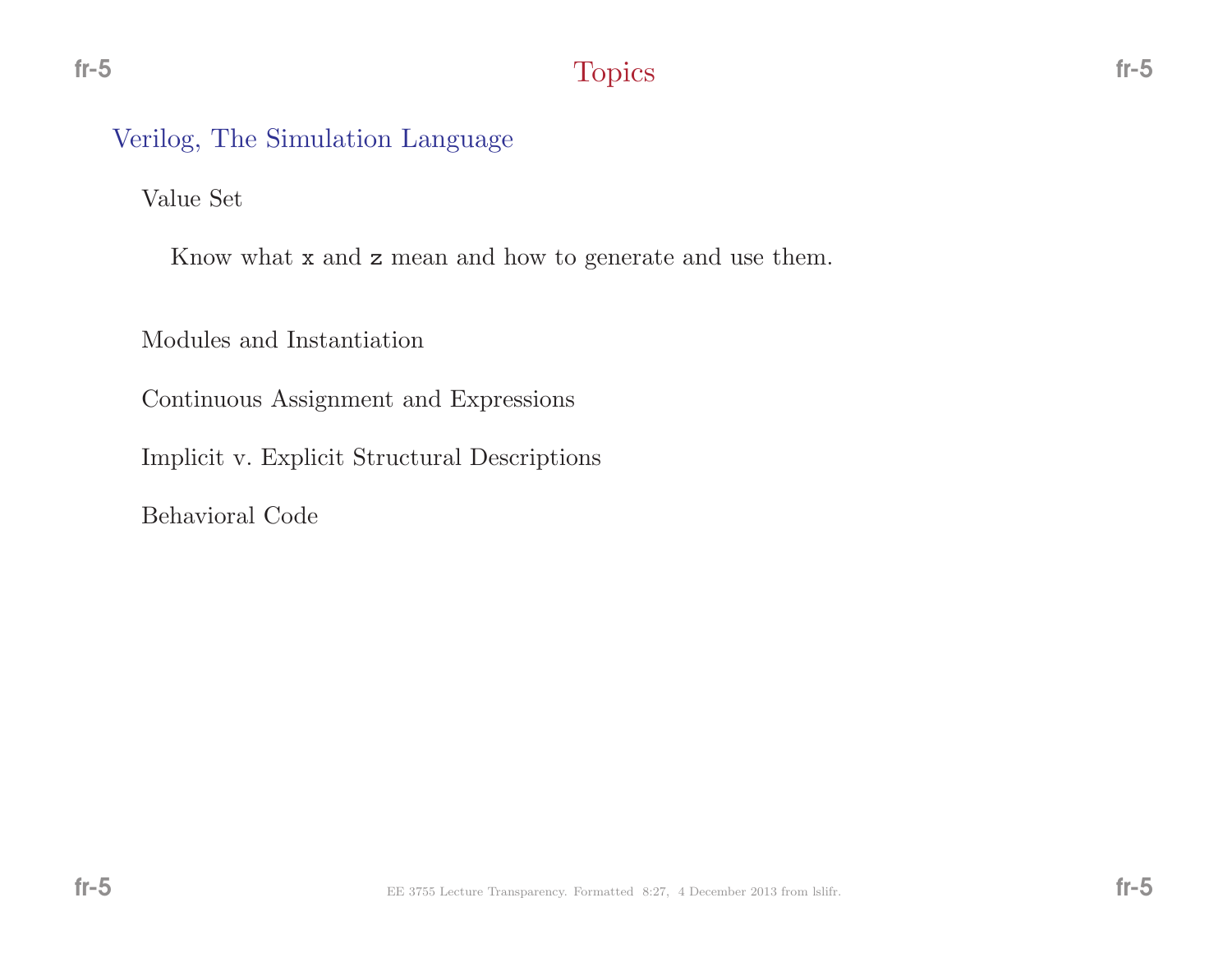# Verilog, Design Flow and Synthesis

HDL Terminology

Brown & Vranesic, Section 2.9

Design Flow

Inference and Libraries

Combinational Synthesis

Sequential Synthesis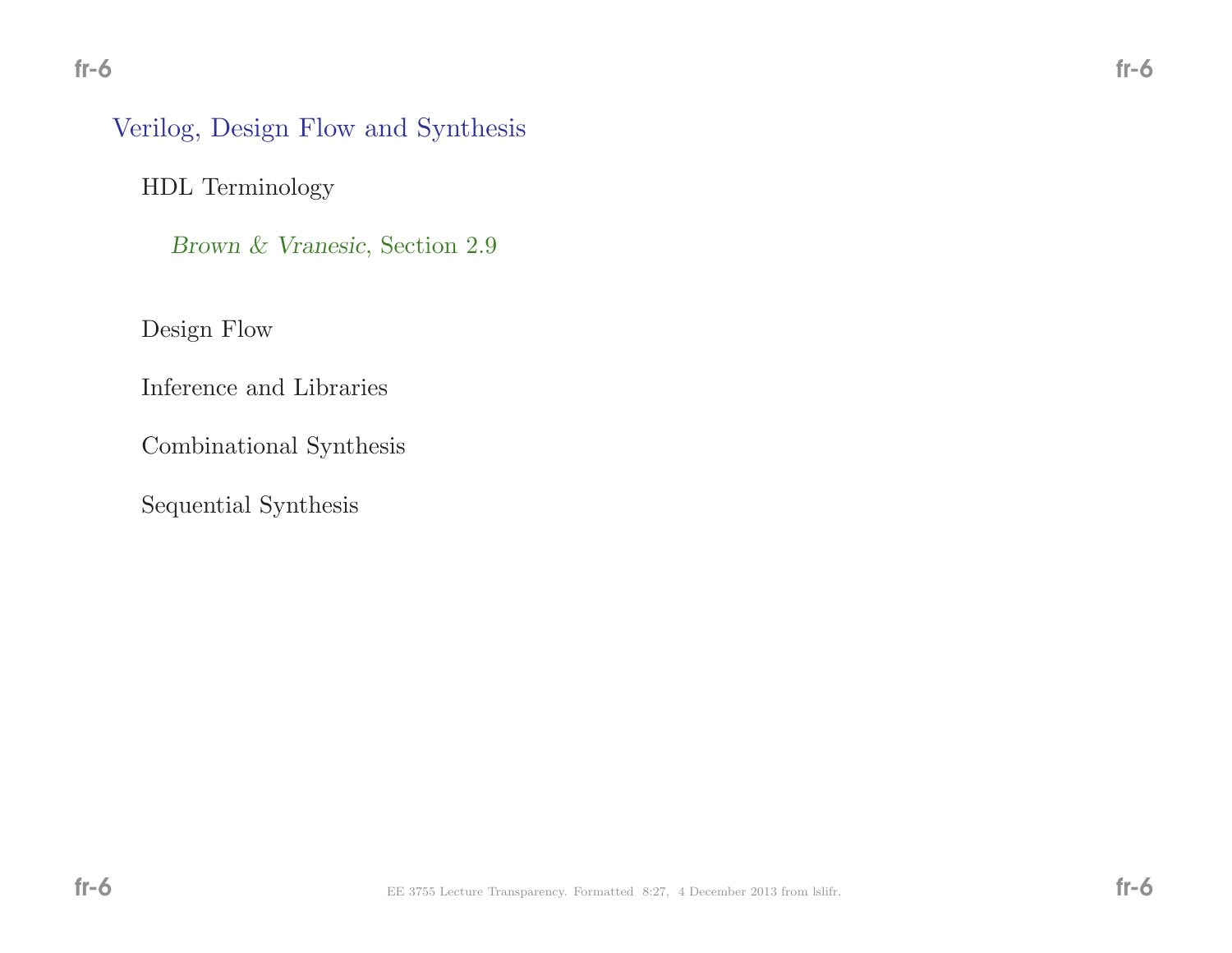## Computer Arithmetic

Integer Adders

Carry Lookahead

Brown & Vranesic, Section 5.4

Hierarchical Carry Lookahead Adders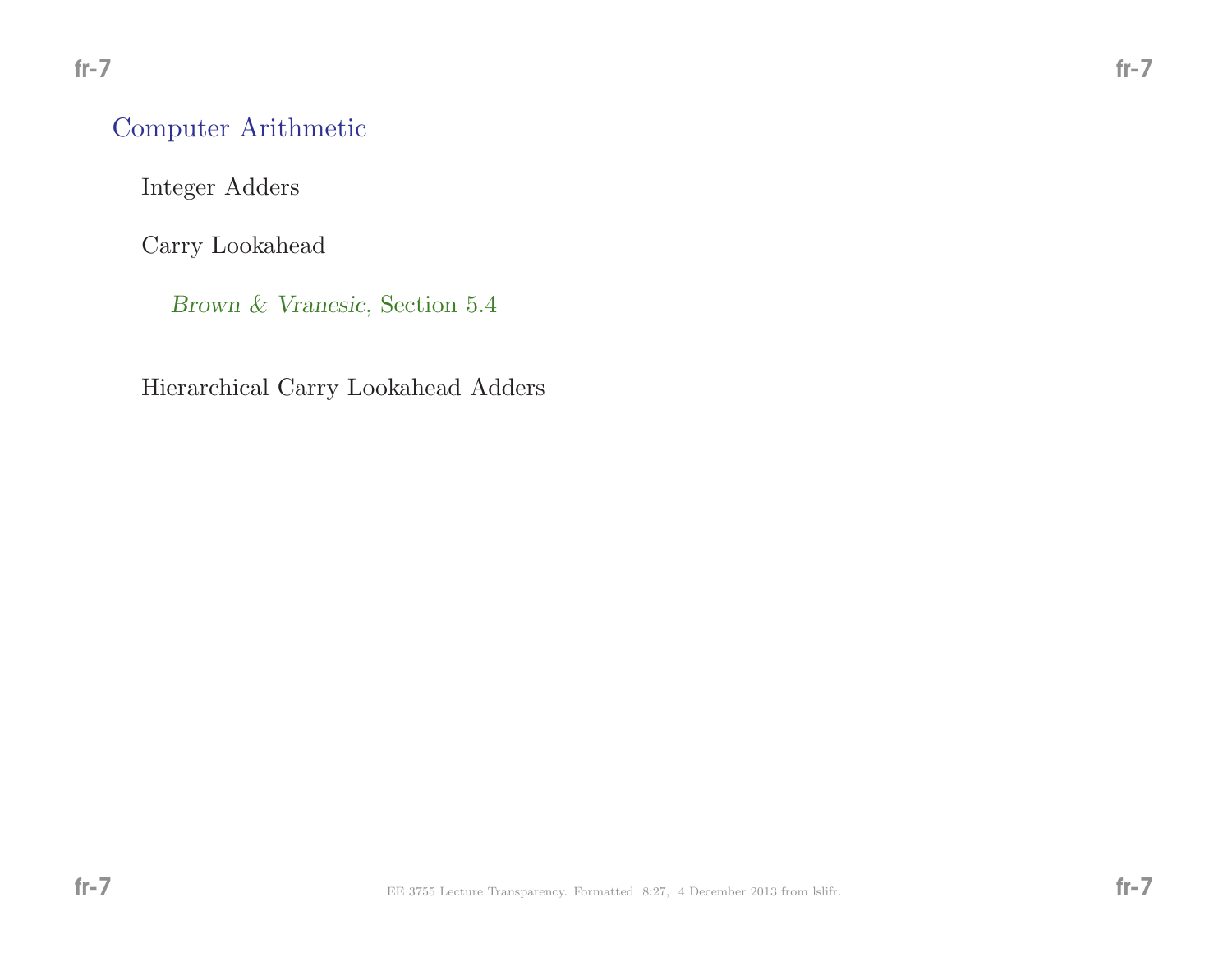## Integer Multipliers

Patterson & Hennessy, 4th Ed., Section 3.3

Simple and streamlined multipliers.

Ordinary radix-n multiplier and Booth recoding multiplier.

Integer Dividers

Patterson & Hennessy, 4th Ed., Section 3.4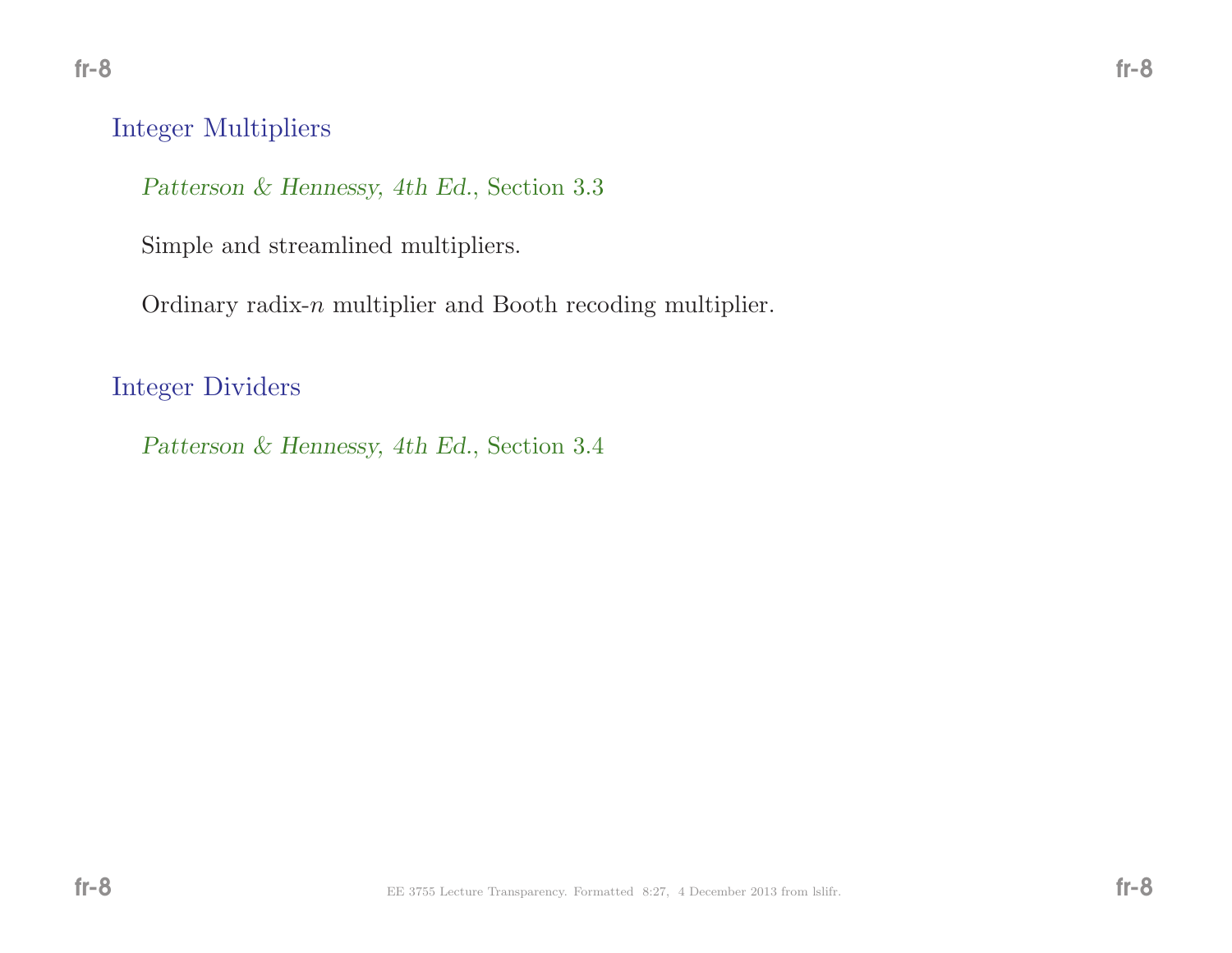# FP Arithmetic

Patterson & Hennessy, 4th Ed., Section 3.5

Working with numbers in binary scientific notation.

IEEE <sup>754</sup> Format

FP Adder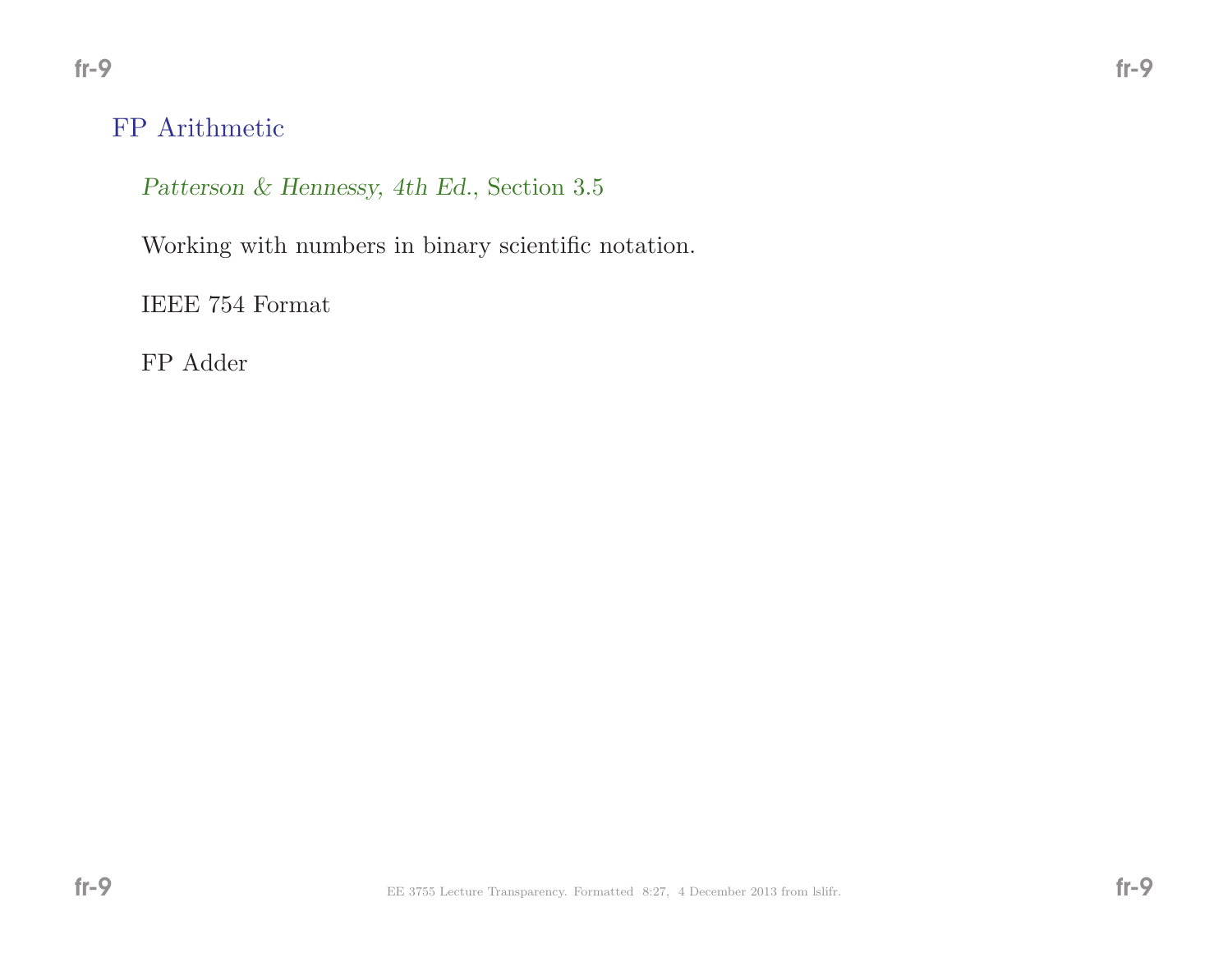# MIPS

Definitions

Patterson & Hennessy, 4th Ed., Sections 2.1, 2.2, 2.12

Integer Arithmetic and Logical Instructions

Patterson & Hennessy, 4th Ed., In chapter 2

Control Transfer Instructions

Patterson & Hennessy, 4th Ed., In chapter 2

Instruction Coding

Patterson & Hennessy, 4th Ed., Section 2.5

Pseudo Instructions

Patterson & Hennessy, 4th Ed., Section 2.12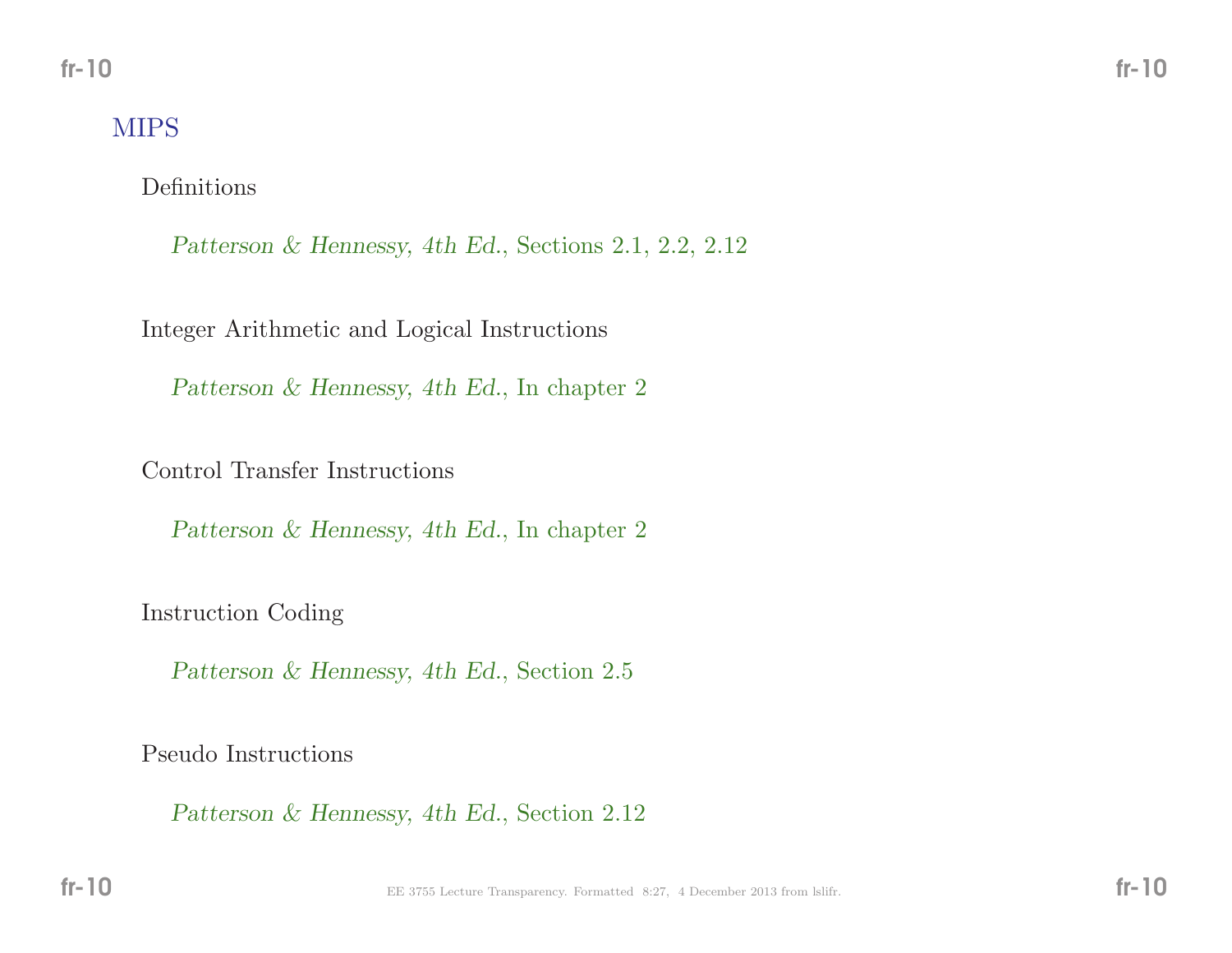Write programs.

Read programs.

Understand instruction formats.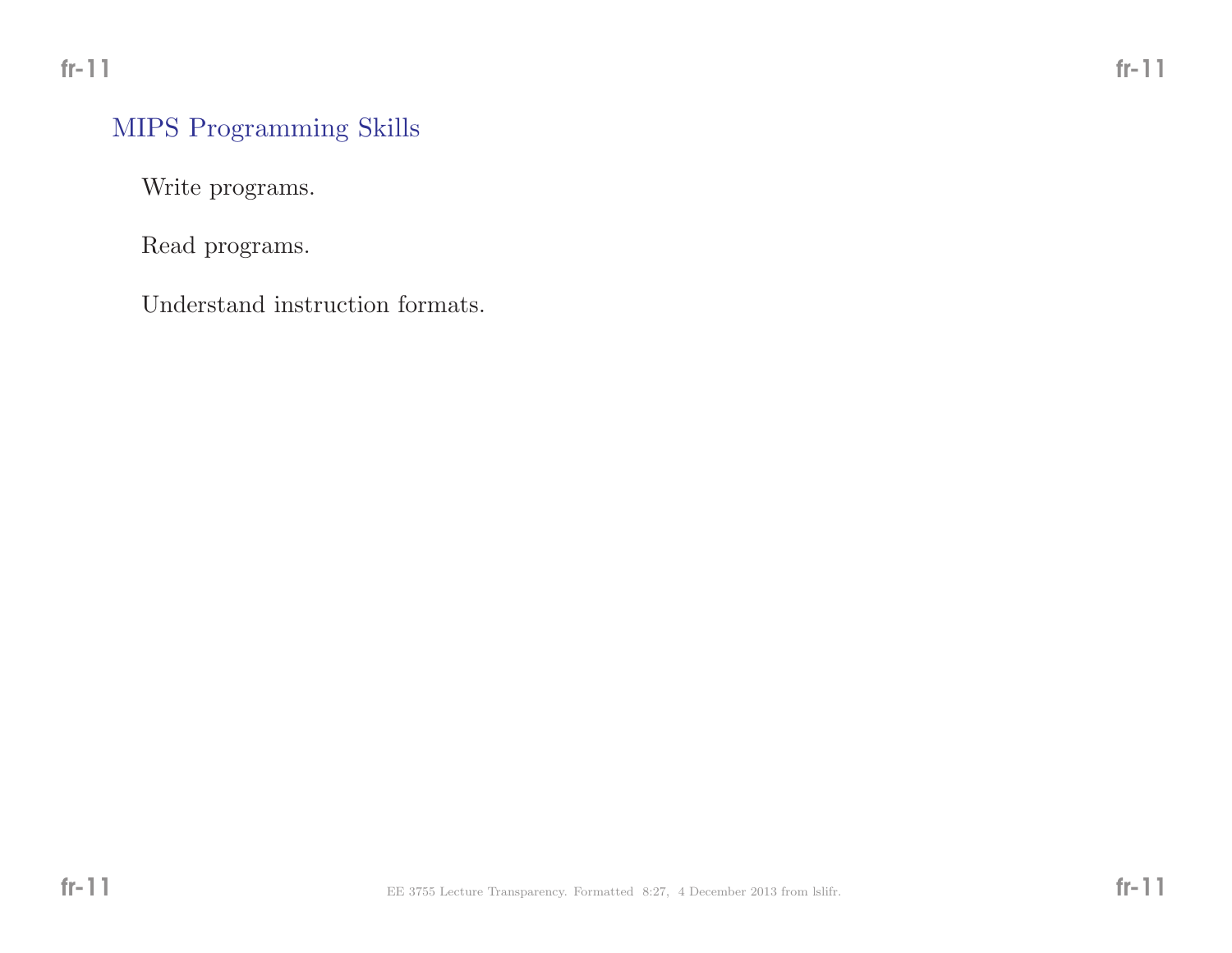## MIPS Implementations

MIPS Functional (Single-Cycle) Simulator

MIPS Very Simple Implementation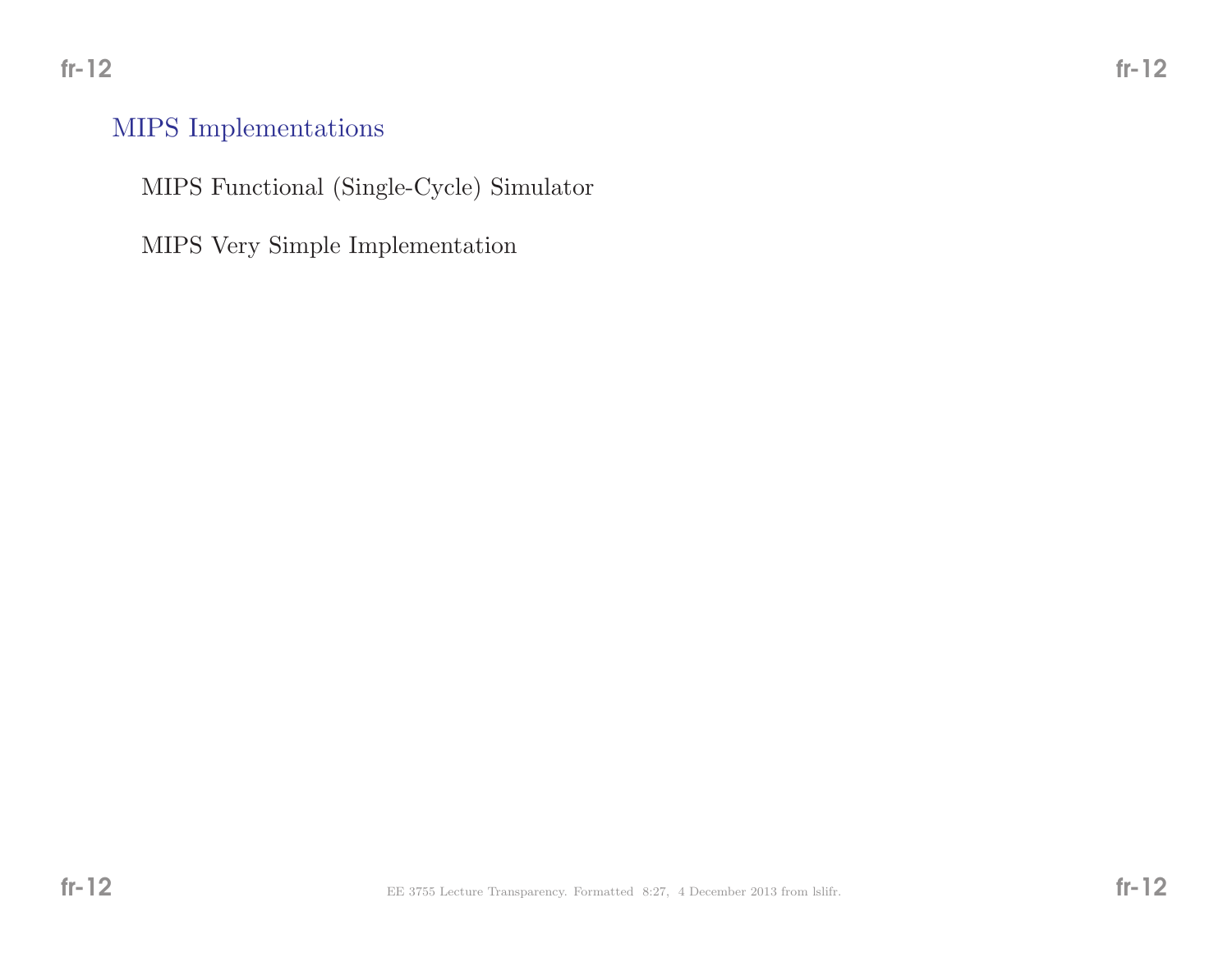### MIPS Functional Simulator

Executes each instruction in <sup>a</sup> single cycle.

Because of single-cycle execution needs extra hardware:

Two memory ports (one for instruction fetch, one for loads and stores).

<sup>A</sup> separate adder for arithmetic instructions and branch targets.

### MIPS Very Simple Implementation

Executes instructions in multiple cycles.

Same hardware can be re-used, such as memory port and ALU.